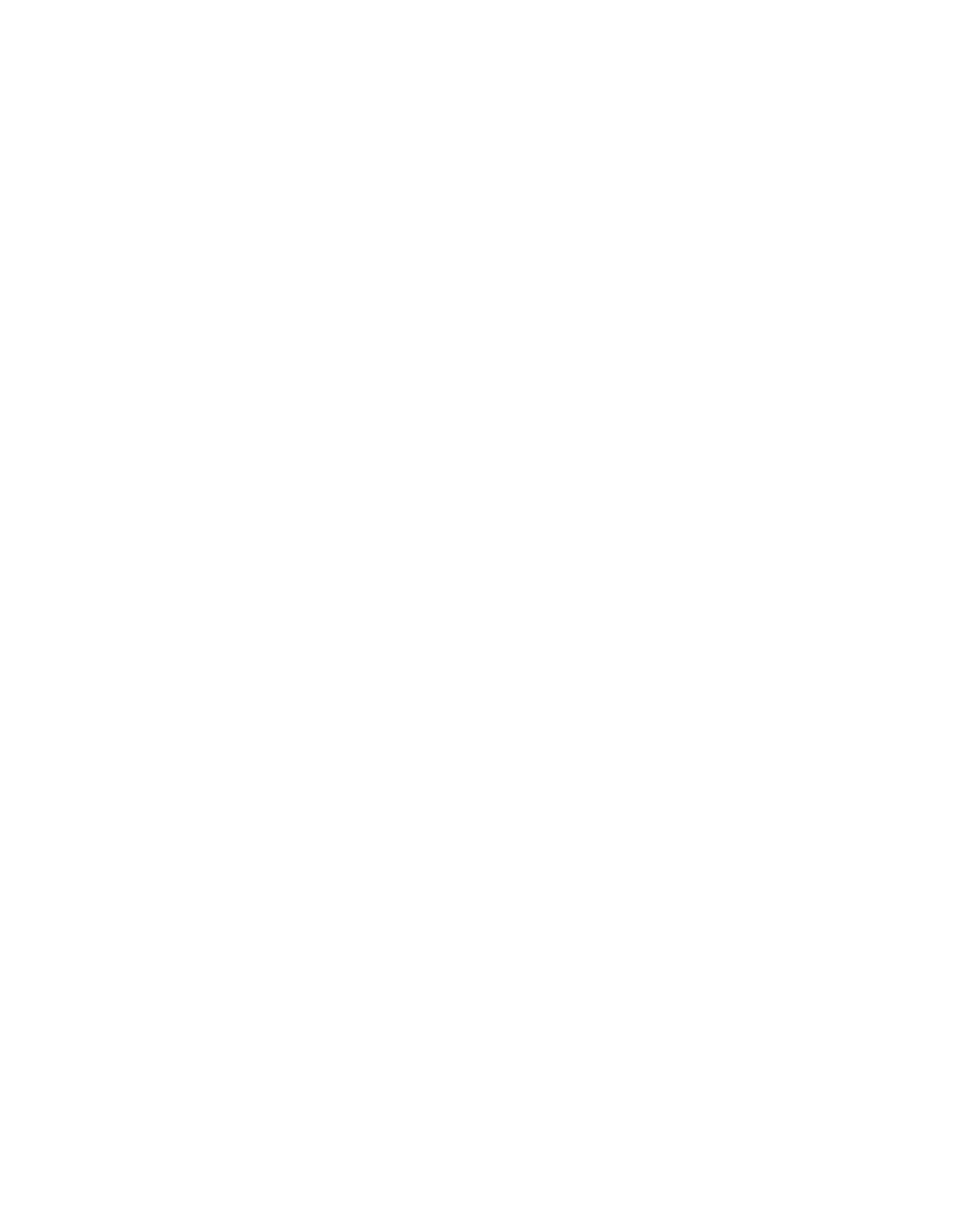#### **ORDINANCE NO.2014-4**

# *AN ORDINANCE AMENDING CHAPTER 14 "MOTOR VEHICLE AND TRAFFIC" OF THE MUNICIPAL CODE, VILLAGE OF STICKNEY, ILLINOIS BY REVISING SECTION 14-159*

**BE IT ORDAINED** by the President and Board of Trustees of the Village of Stickney, Cook County, Illinois, as follows:

1. Section 14-159 entitled "Parking areas for handicapped persons" of Chapter 14, "Motor Vehicles and Traffic" of the Municipal Code, Village of Stickney, Illinois is hereby amended to read as follows:

#### **Sec. 14-159 Parking areas for handicapped persons.**

- (a) The reservation of on street parking spaces for persons with permanent disabilities or disabled veterans as defined under state law shall be pursuant to the provisions of this section and the applicable portions of the Illinois Vehicle Code.
	- (1) Reserved parking shall be allowed curbside of a public street within residentially zoned areas.
	- (2) The reserved space shall be marked by the posting of one (1) sign, and the painting of the curb the color of handicap blue for a distance of 11 feet in each direction from the sign. The sign and post shall be erected under the supervision of the Supervisor of Public Works in the form and manner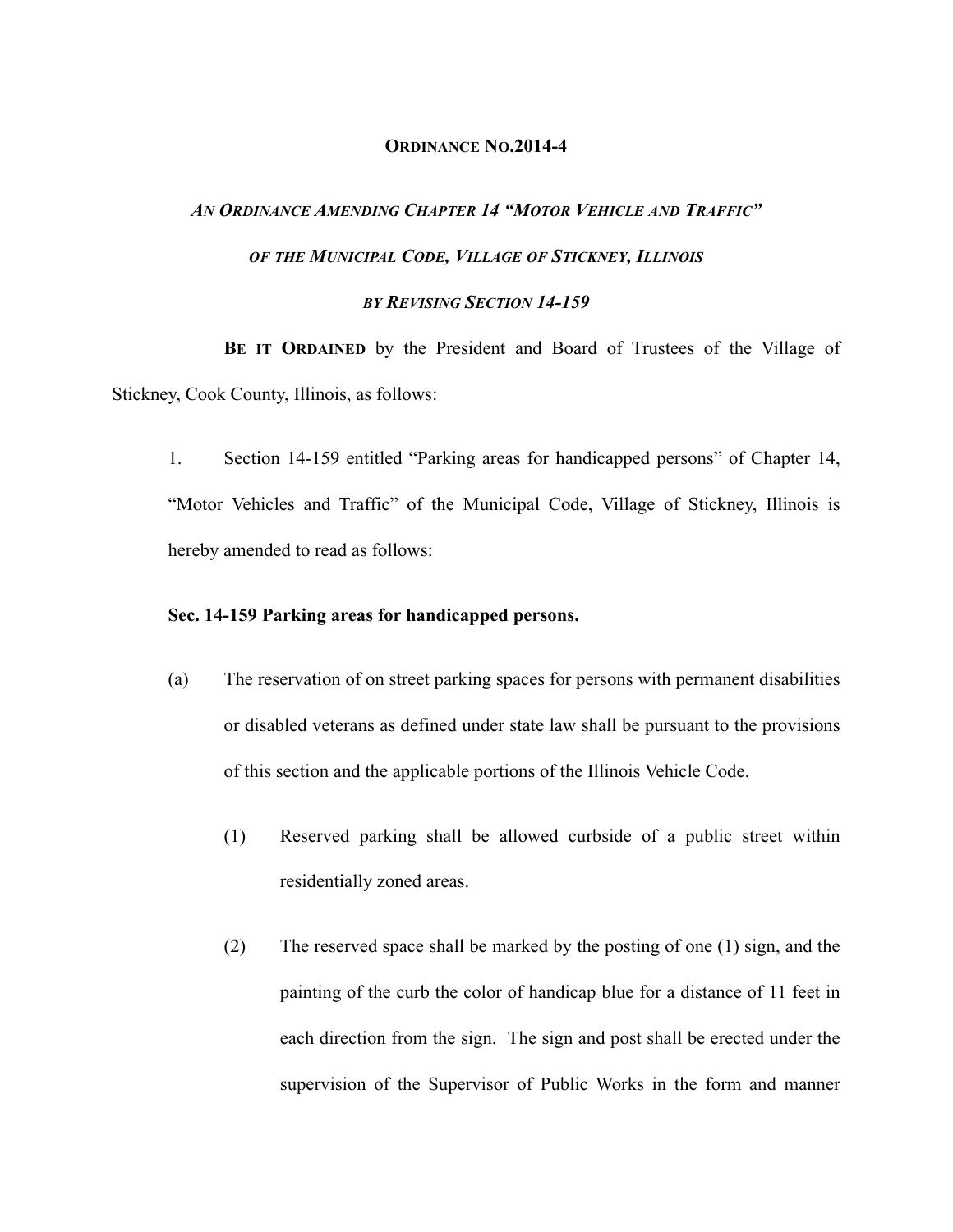prescribed under 11-1301 of the Illinois Vehicle Code (ILCS Ch. 625, Act 5, 11-1301).

- (3) The reserved parking space shall be located within the limits of the individual's residence and as close as possible to the frontage of the residence where the permanently disabled person resides. The Village reserves the right to post each sign at its discretion based on existing conditions, and shall not be permitted in such a manner to unduly harm or cause hardship to other residents residing in the area.
- (4) The on-street reserved parking space shall be designated and posted, provided that all the criteria in the application process have been met.
- (b) The Village shall accept applications from residents with permanent disabilities as defined under 1-159.1 of the Illinois Vehicle Code (ILCS Ch. 625, Act 5, 1-159.1) or from a member of the household having direct care of the disabled person. Applicants must agree to participate in a site visit. Applications shall be reviewed to determine whether the criteria included in the Illinois Vehicle Code and listed herein have been met:
	- (1) An application on a form to be prescribed by the Police Department has been completed, and verified by the signature of the applicant;
	- (2) The applicant has no outstanding debts with the Village;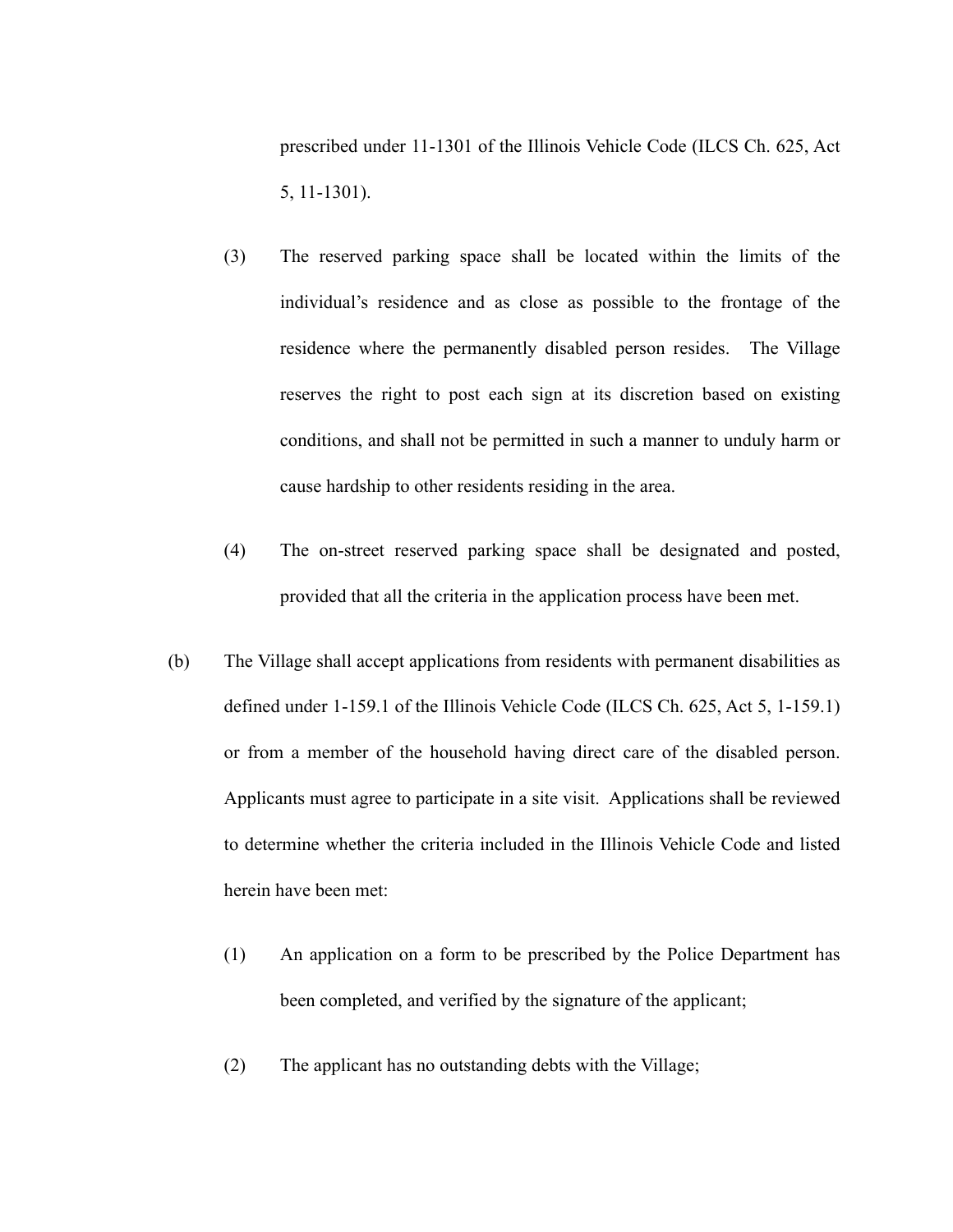- (3) The person who is permanently disabled or a disabled veteran as defined under state law must be a lawful resident of the Village at the address for which the installation of the reserved parking signs are requested. Written evidence of the residency must be provided to the Police Department at the time the application is submitted;
- (4) The applicant must verify that neither the permanently disabled or disabled veteran resident involved has reasonable access to and use of a driveway for parking located at the address of the permanently disabled or disabled veteran resident of the Village.
- (5) If the applicant is not the owner of the property at which the permanently disabled or disabled veteran resides, the written approval of the owner or property manager of the property for the installation of the reserved parking space signs must be provided at the time of application. If the property is transferred, a new application, investigation process and approval letter from the new owner shall be required.
- (c) Applications shall be reviewed by the Police Chief or person designated by the Police Chief and the Supervisor of Public Works, each determining whether or not additional information or investigation is necessary. The decision of the Supervisor of Public Works shall be the final determination of eligibility and the grant or denial of the application.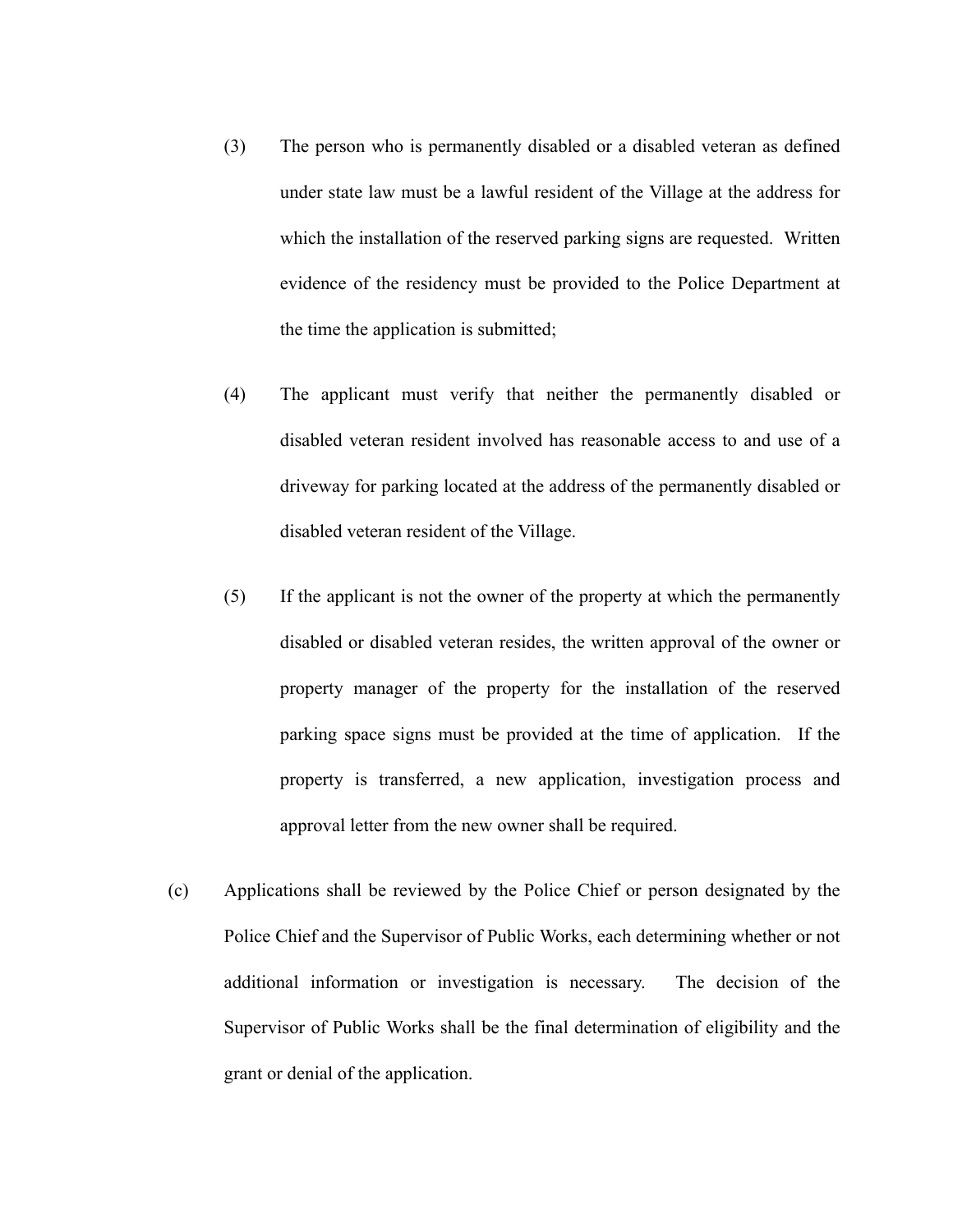- (d) There shall be parking by permit for persons holding a Stickney disabled parking sticker.
	- (1) The sticker shall be numbered to correspond to the sign posted or to the property, and it shall be unlawful to park any vehicle other than the vehicle bearing that disabled parking permit number in any such reserved parking space.
	- (2) Vehicles parked in any such reserved parking space shall display a valid and current disabled plate or placard and a valid Stickney disabled parking permit sticker.
	- (3) The Supervisor of Public Works shall develop the appropriate signage, in compliance with this section and ILCS Ch. 625, Act 5 § 11-1301 et seq., clearly designating the disabled parking permit numbers.
- (e) All reserved parking space designations shall expire or terminate at such time as the person for whom the reserved parking has been granted is no longer residing on the property to which the reserved parking applies. The Ordinance Control Officer of the Village of Stickney shall annually review each disabled parking permit previously issued and all renewal applications, and determine whether or not the need for the sticker still exists.
	- (1) The holder of the disabled permit sticker shall have ten days from the date of receipt of a termination notice to object to the action taken and submit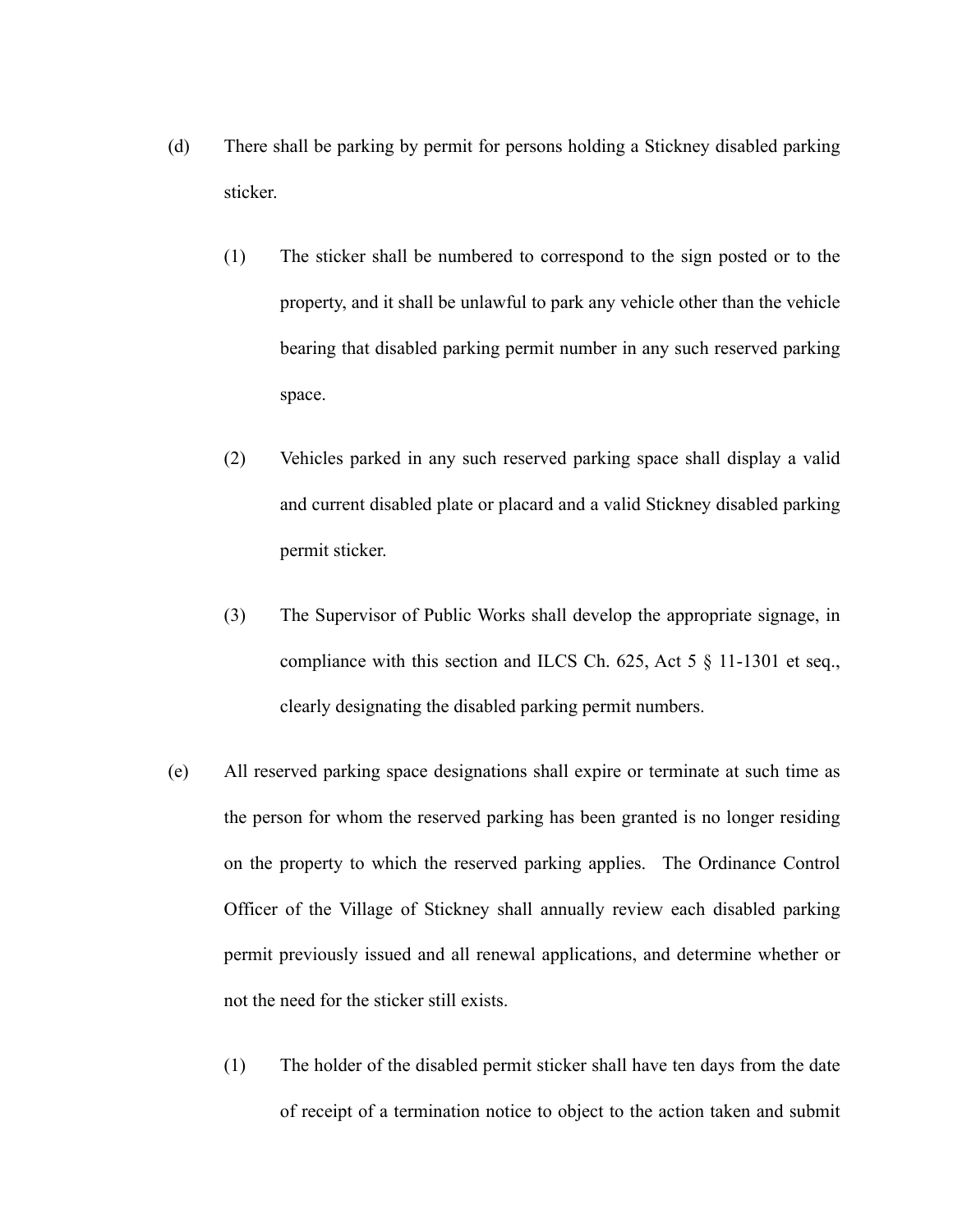to the Supervisor of Public Works proof of the continuing need for the reserved parking privilege. All objections to any termination notice must be made in writing and received within the ten-day period.

- (2) Upon expiration of the ten-day period the Ordinance Control Officer shall cancel and recall the disabled parking permit previously issued and direct the Supervisor of Public Works to cause removal of the "Reserved Parking Only" sign posted and erected to accommodate the disabled parking permit previously issued.
- (f) It shall be the affirmative duty of the person with a permanent disability, their resident family member or caretaker to immediately notify the Village if the individual in question no longer meets the requirements under this section or no longer resides at the location to which the reserved parking space applies. Upon such notification the permit sticker shall be deemed terminated and the Supervisor of Public Works shall cause the signs of such reserved parking to be removed.
- (g) Applicable portions of this section shall be applied to traffic warning signs for handicapped or disabled residents. Alternate solutions will be considered prior to the installation of these signs. These signs shall be subject to the approval of the Ordinance Control Officer.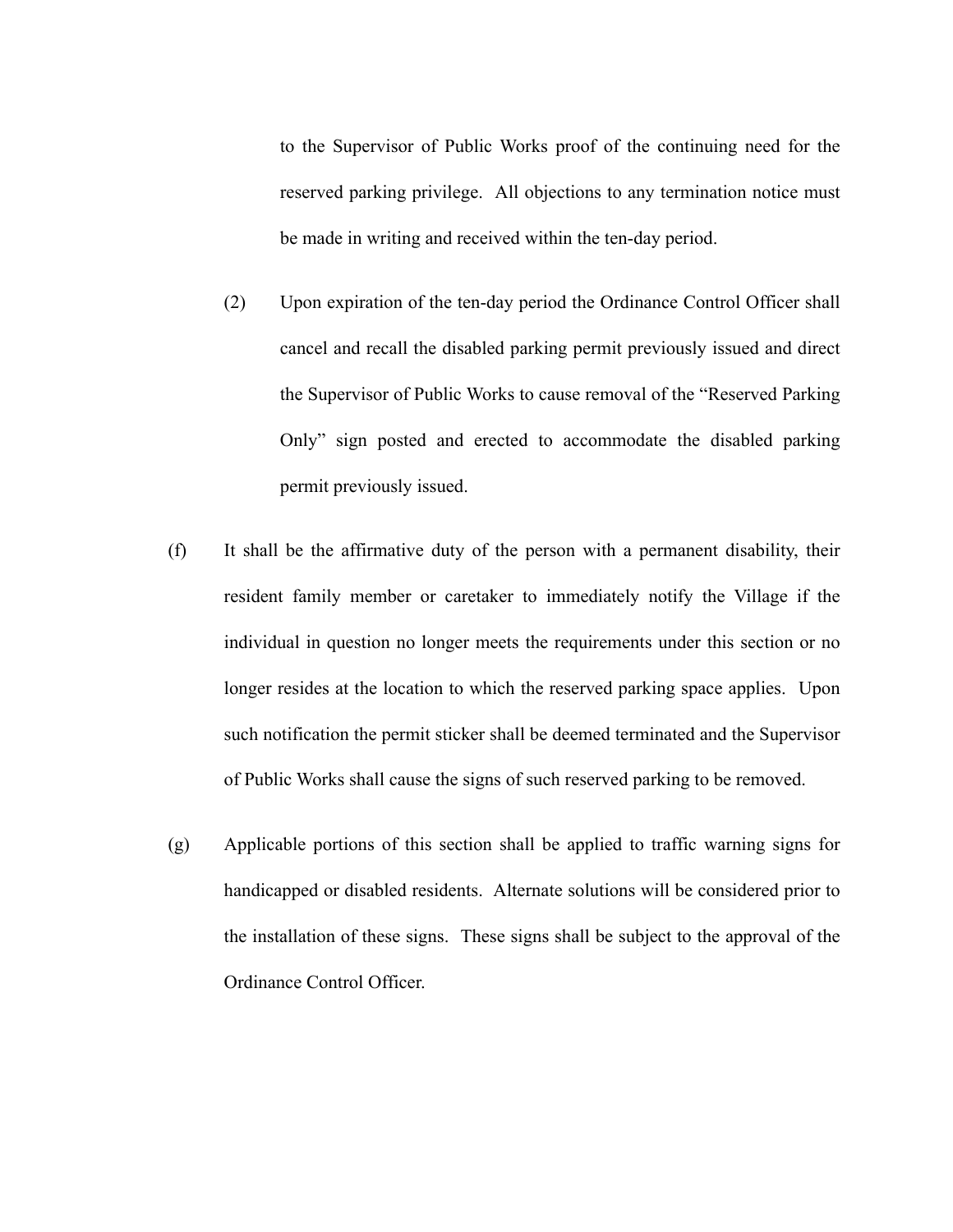- (h) No person shall sell, assign, rent or lease any disabled parking permit or charge a fee for the use thereof. No person shall file a sworn affidavit, as required herein, which the person knows to be false or believes to be false at the time of filing.
- (i) No person shall continue to display a disabled parking permit which has been terminated, cancelled and recalled pursuant to this section.
- (j) Whoever violates any of the provisions of this Section shall be fine not more than \$250.00, except that anyone who fraudulently uses a handicapped parking permit in violation of this Section, shall be subject to a \$500.00 fine.
- 2. All ordinances, resolutions, motions or orders in conflict with this Ordinance are hereby repealed to the extent of such conflict.
- 3. This Ordinance shall be in full force and effect upon its passage approval and publication in pamphlet form as provided by law.

Passed by the President and Board of Trustees of the Village of Stickney, Illinois this  $21st$  day of October , 2014.

|          |  |         | AYES: Trustee De Leshe, Gomez, Lazansky, Savopoulos, Sleigher and White |  |  |
|----------|--|---------|-------------------------------------------------------------------------|--|--|
|          |  |         |                                                                         |  |  |
|          |  |         |                                                                         |  |  |
|          |  |         |                                                                         |  |  |
|          |  |         |                                                                         |  |  |
|          |  |         |                                                                         |  |  |
|          |  | ABSENT: |                                                                         |  |  |
|          |  |         |                                                                         |  |  |
| ABSTAIN: |  |         |                                                                         |  |  |